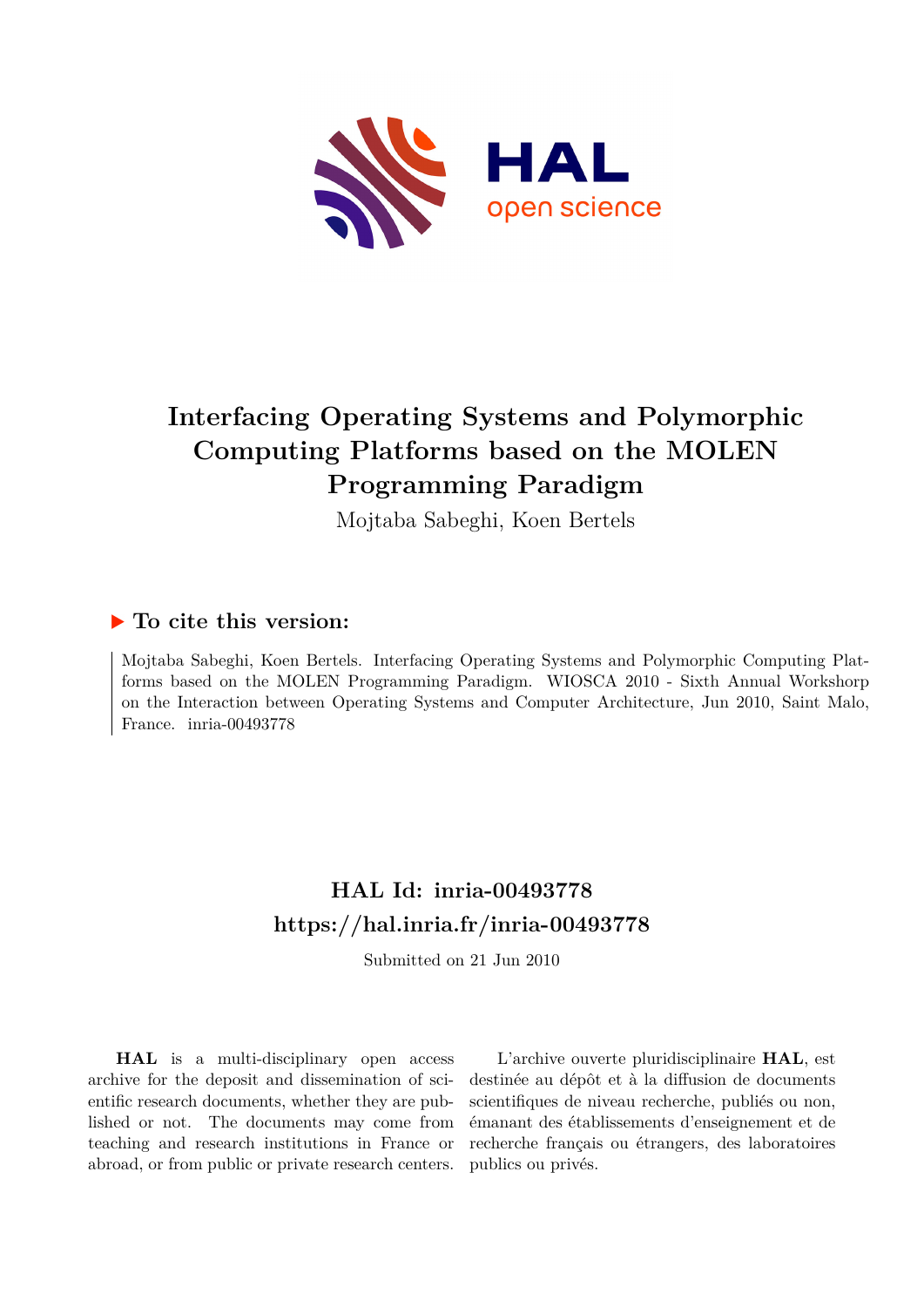## **Interfacing Operating Systems and Polymorphic Computing Platforms based on the MOLEN Programming Paradigm**

**Mojtaba Sabeghi, Koen Bertels Computer engineering Laboratory Delft University of Technology Delft, the Netherlands {M.Sabeghi, K.L.M.Bertels}@tudelft.nl** 

**Abstract – The MOLEN Programming Paradigm was proposed to offer a general function like execution of the computation intensive parts of the programs on the reconfigurable fabric of the polymorphic computing platforms. Within the MOLEN programming paradigm, the MOLEN SET and EXECUTE primitives are employed to map an arbitrary function on the reconfigurable hardware. However, these instructions in their current status are intended for single application execution scenario. In this paper, we extended the semantic of MOLEN SET and EXECUTE to have a more generalized approach and support multi application, multitasking scenarios. This way, the new SET and EXECUTES are APIs added to the operating system runtime. We use these APIs to abstract the concept of the task from its actual implementation. Our experiments show that the proposed approach has a negligible overhead over the overall applications execution.** 

#### **1 Introduction**

Polymorphic computing platforms [1] usually consist of a General Purpose Processor (GPP) and reconfigurable unit(s) implemented in an FPGA technology. Programming such systems usually implies the introduction of a new software design flow which requires detailed knowledge about the reconfigurable hardware. The compiler is a very important component in the software design flow as it has to integrate most of this information.

To increase the system performance, computational intensive operations are usually implemented on the reconfigurable hardware. Different vendors provide their own implementation for each specific operation. The main challenge is to integrate these implementations - whenever possible - in new or existing applications. Such integration is only possible when application developers as well as hardware providers adopt a common programming paradigm.

The MOLEN programming paradigm [2] is a sequential consistency paradigm for programming reconfigurable machines. This paradigm allows parallel and concurrent hardware execution and it is currently intended for *single* program execution.

However, movement towards multi applications, multi tasking scenarios, adds new design factor to the system such as dealing with FPGA as a shared resource. These factors prevent using the MOLEN primitives as they are. They should be extended in such a way that besides offering the old functionalities, they have to resolves the conflicting issues between different applications at the time of primitive usage. In this paper, we present how the MOLEN programming paradigm primitives are extended and adapted into our runtime system.

The rest of the paper is organized as follows. Section 2 covers a summary over the related works. In Section 3, we present a background overview. Section 4 describes the runtime primitives followed by the evaluation results in section 5. Finally, we conclude the paper in section 6.

#### **2 Related Work**

The main challenge in general-purpose reconfigurable computers which serve multiple concurrent applications, is sharing the reconfigurable fabric in a transparent and lightweighted manner. Several research projects are intended to offer a consistent runtime system which can handle such a reconfiguration aware resource sharing. The IBM Lime [3] goal is to create a single unified programming language and environment that allows all portions of a system to move fluidly between hardware and software, dynamically and adaptively. Lime targets Java applications to be dynamically translated for co-execution on general-purpose processors and reconfigurable logic. Another similar work is PPL [4] which tries to extend the java virtual machine approach by featuring a parallel object language to be executed on a common parallel runtime system, mapping this language onto the respective computing nodes.

ReconOS [5] aims at the investigation and development of a programming and execution model for dynamically reconfigurable hardware devices. ReconOS extends the concept of multithreaded programming to reconfigurable logic. Another comparable approach is BORPH [6], which introduces the concept of hardware process that behaves just like a normal user program except that it is a hardware design running on a FPGA. Hardware processes behave like

<sup>\*</sup> This research is partially supported by hArtes project EU-IST-035143, Artemisia iFEST project (grant 100203), Artemisia SMECY (grant 100230) and FP7 Reflect (grant 248976).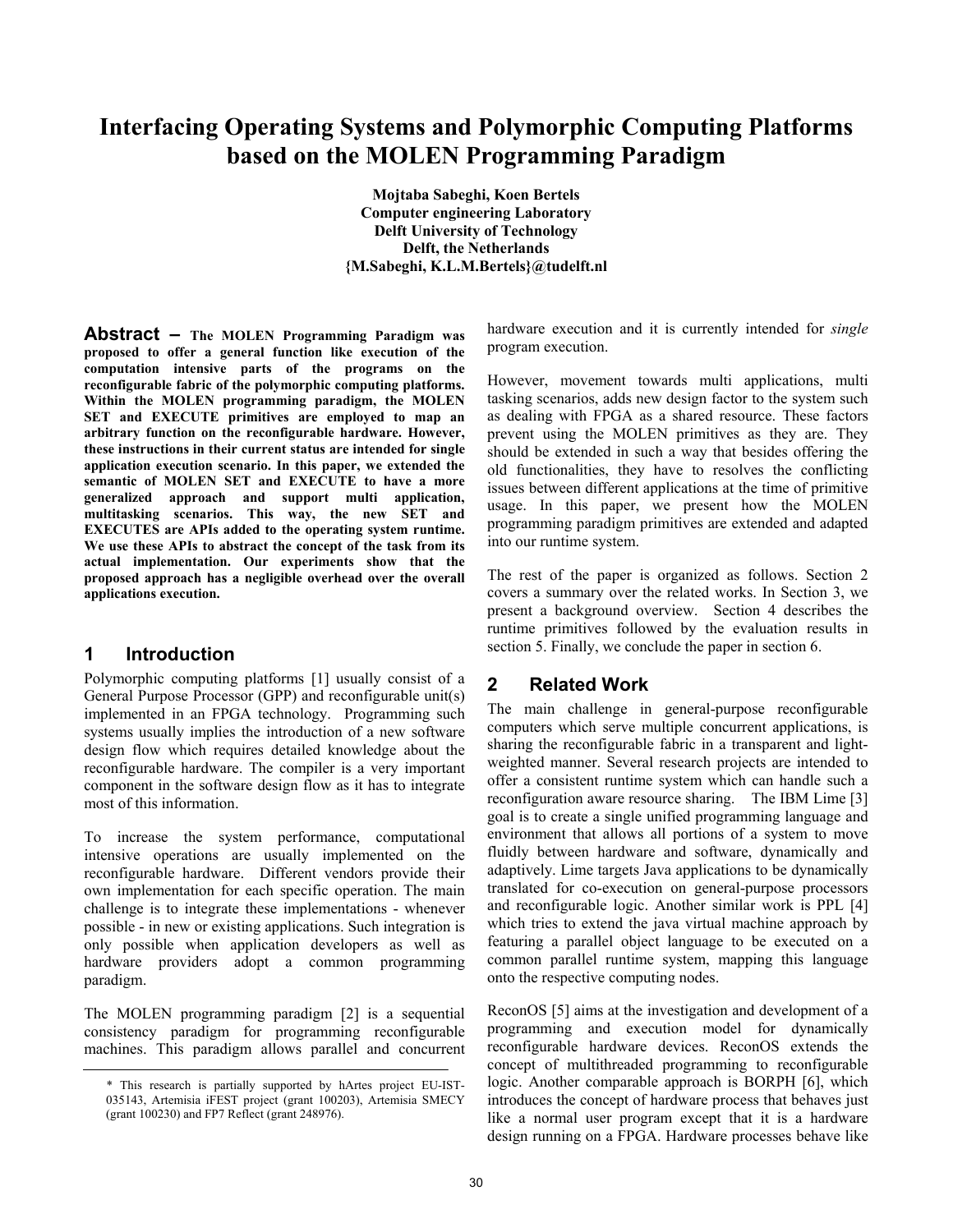normal software programs. The BORPH kernel provides standard system services, such as file system access, to hardware processes, allowing them to communicate with the rest of the system easily and systematically.

Our work focuses on MOLEN programming paradigm and considers the FPGA as a co-processor rather than having complete hardware threads as in ReconOS and BORPH. From this Perspective, our work is more similar to the HybridOS [7] approach in which the granularity of the computation on the FPGA is based on multiple data parallel kernels mapped into accelerators to be accessed by multiple threads of execution in an interleaved and space-multiplexed fashion.

StarPU [8] offers a unified task abstraction named "codelet". Rather than rewriting the entire code, programmers can encapsulate existing functions within codelets. StarPU takes care to schedule and execute those codelets as efficiently as possible over the entire machine. In order to relieve programmers from the burden of explicit data transfers, a high-level data management library enforces memory coherency over the machine: before a codelet starts, all its data are transparently made available on the computing resource.

We are targeting the tightly coupled processor coprocessor MOLEN paradigm in which we abstract the concept of the task using MOLEN SET and EXECUTE instructions.

### **3 Background Overview**

The MOLEN hardware organization is established based on the tightly coupled co-processor architectural paradigm. Within the MOLEN concept, a general-purpose core processor controls the execution and reconfiguration of reconfigurable coprocessors (RP), tuning the latter to various application specific algorithms. **Figure 1** represents the MOLEN machine organization.



**Figure 1 MOLEN Hardware Organization** 

#### *3.1 MOLEN Programming Paradigm*

MOLEN programming paradigm presents a programming model for reconfigurable computing that allows modularity, general *function like* code execution and parallelism in a sequential consistency computational model. Furthermore, it defines a minimal ISA extension to support the programming paradigm. Such an extension allows the mapping of an arbitrary function on the reconfigurable hardware with no additional instruction requirements.

This is done by introducing new *super instructions* to operate the FPGA from the software. An operation, executed by the RP, is divided into two distinct phases: *set* and *execute*. In the set phase, the RP is configured to perform the required task and in the execute phase the actual execution of the task is performed. This decoupling allows the set phase to be scheduled well ahead of the execute phase, thereby hiding the reconfiguration latency. These phasing introduces two super instructions; SET and EXECUTE.

The SET instruction requires single parameter  $-$  e.g. the beginning address of the configuration microcode. When a SET instruction is detected, the Arbiter reads every sequential memory address until the termination condition is met and configures it on the FPGA. After completion of the SET phase, the hardware is ready to be used for the targeted functionality. This is done using the EXECUTE instruction. This instruction also utilizes a single parameter being the address of the execution microcode. The execution microcode performs the real operation which consists of reading the input parameters, performing the targeted computation and writing the results to the output registers.

As it is obvious, these two instructions are based on the assumption of a single thread of execution. With such an assumption, having an operating system as long as there is only one application dealing with the FPGA is not an issue. That is because there is no competition for the resources and the application has full control over the FPGA. In case of serving several concurrent applications on the same system, SET and EXECUTE can not be used the same way as they are used in single application paradigm. Each application might issue its own SET (EXECUTE) which most probably has conflicts with the other's SETs (EXECUTEs). In such a scenario, the operating system has to resolve all the conflicts.

In the next section, we describe our runtime execution environment in which the MOLEN primitives are used to operate the FPGA.

#### *3.2 The Runtime Environment*

Our runtime environment [9] is a virtualized interface, which decides how to allocate the hardware at run-time based on the dynamic changing conditions of the system. Moreover, this layer hides all platform dependent details and provides a transparent application development process. This layer is located above the Operating System.

The runtime environment components include a scheduler, a profiler and a transformer. It might also incorporate a JIT compiler for on the fly code generation for the target cores,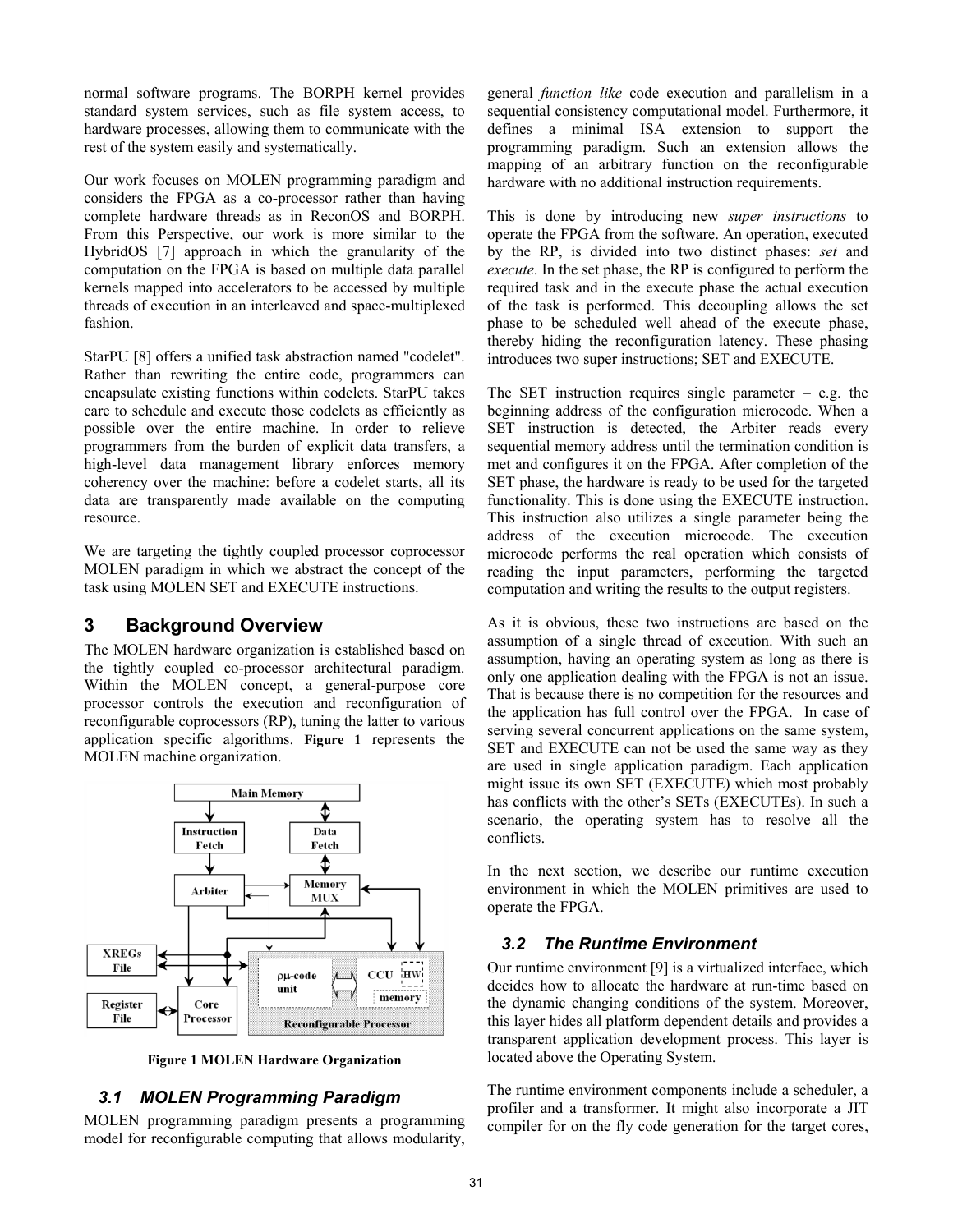e.g. FPGA bit streams. Figure 2 depicts our runtime environment.



**Figure 2 the Runtime Environment** 

In our system, task scheduling takes place in two phases. First, at compile-time, the compiler performs static scheduling of the reconfiguration requests (SETs and EXECUTEs) assuming a single application execution. The main goal at this stage is to hide the reconfiguration delay by configuring the operations well in advance before the execution point.

Then at runtime, the run-time system performs the actual task scheduling. At this stage, the MOLEN SET and EXECUTE instructions are just a hint and they do not impose anything to the runtime system. The run-time system decides based on the runtime status of the system and it is possible to run a kernel in software even though the compiler already scheduled the configuration. More detail about the scheduling procedure can be found in [10]. In this paper, we only focus on the runtime SET and EXECUTE operations.

We also have a kernel library which includes a set of precompiled implementation for each known operations. This means, we might have multiple implementations per operation. Each implementation has different characteristics which are saved as metadata and can contain, among other things, the configuration latency, execution time, memory bandwidth requirements, power consumption and physical location on the reconfigurable fabric.

For each operation's implementation in the library, there is a software wrapper which is kept in the form of a Dynamic Shared Object (DSO). The application developer can also provide his own DSO along with the required metadata. To this end, we provide the application developers with a DSO creation tool, which is discussed later.

#### **4 MOLEN Runtime Primitives**

To keep the changes in the compiler and design tool chain [11] as limited as possible and also to provide legacy compatibility, we propose the MOLEN runtime primitives as follows.



**Figure 3 the Operation Execution Process** 

We have extended the operating system runtime with two APIs; The MOLEN SET and MOLEN EXECUTE. The functionality of these APIs are almost identical to the original MOLEN SET and EXECUTE. Besides the normal MOLEN activities, these APIs have to take care of the sharing of the FPGA among all the competing applications. This means, at the time of the call, the runtime system is responsible to check the availability of the FPGA. Furthermore, it can impose some sort of allocation policies such as priorities and performance issues.

Figure 3 shows the sequence diagram of the operation execution in our runtime system. When an application comes upon a call to the SET for a specific operation, it sends its request to the runtime system (VM). The VM then checks the library to look for all the appropriate implementations. If no such implementation is found, it sends a FAIL message back to the application which means the SET operation can not be performed. Otherwise, based on the scheduling policy it selects one of the implementations (IM) and configure it on the FPGA. The OS driver is the low level interface between the operating system and the physical FPGA fabric. Finally, it sends the address of the IM to the application.

Later on, when the application encounters the EXECUTE instruction, the system checks if the IM is still configured and ready. If so, the execution can start right away. If not, it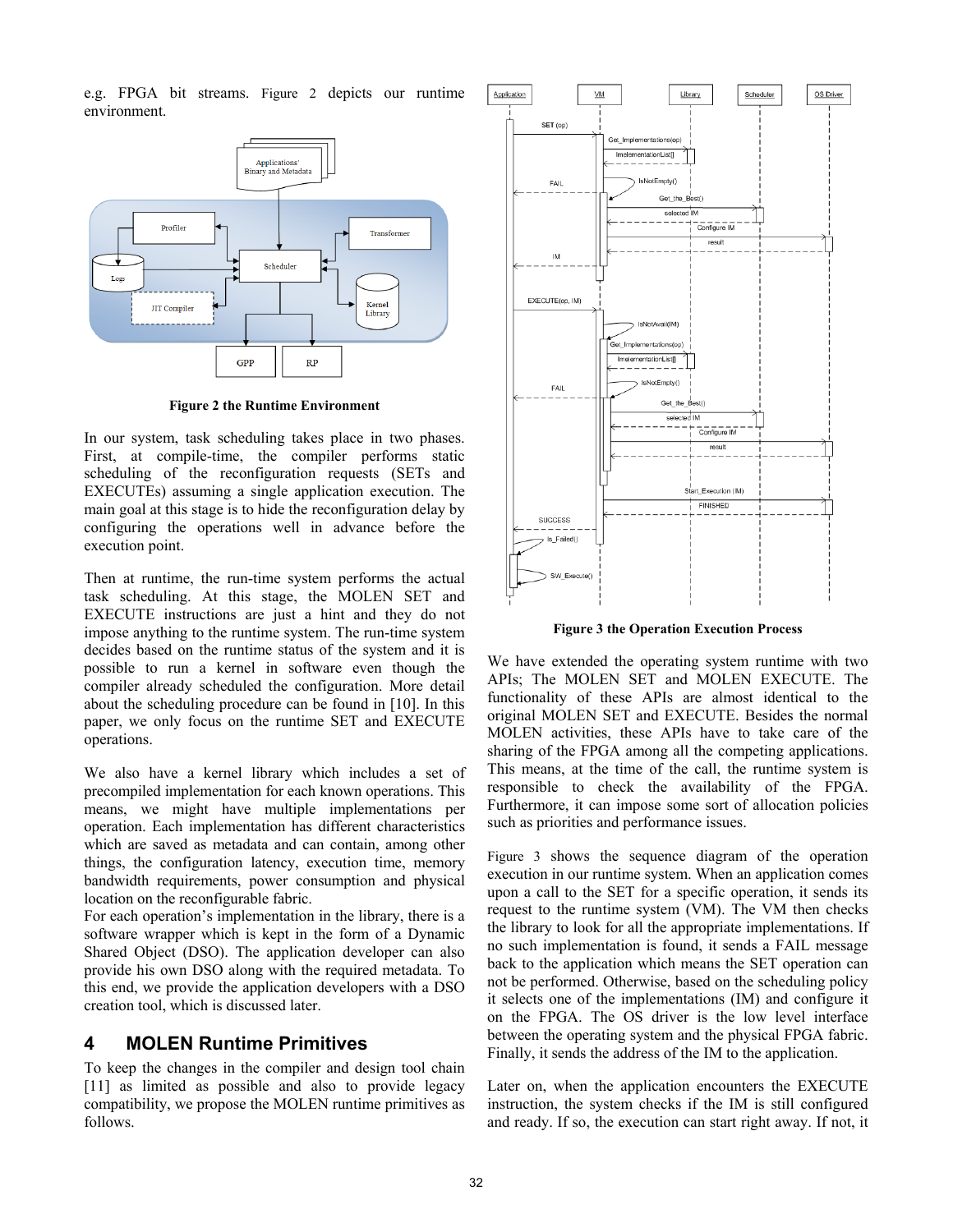has to follow the SET routine again and at the end, starts the execution. If any problem occurs during this process, a FAIL message will be sent back to the application. A FAIL message received by the application means the software execution of the operation has to be started. In the following two sections, we describe the two APIs in more detail.

#### *4.1 MOLEN SET*

The SET API receives the operation name as an input. We assume all the supported operations have a unique name in our system. This assumption is based on the idea of having a library of a number of different implementations per operation in our runtime environment. Listing 1 shows the pseudo code corresponding to the SET API.

#### **Listing 1** the SET

```
SET (input: Operation op): return 
Implementation I*
1- SET begins 
2- Assume im_list the list of all the 
   implementations corresponding to the 
   op in the library; 
3- Assume co_list as an empty list; 
4- For each IM in im_list 
   4-1- If the corresponding physical 
   location of IM is busy 
       Remove IM from im_list; 
       Continue; 
   End if 
   4-2- If IM is already configured on 
   the FPGA, Add IM to the co_list; 
End for 
5- If co_list is not empty 
   Return the IM with the minimum 
   execution time from co_list; 
6- If im_list is not empty 
   6-1- Choose I* from the im_list based 
   on the scheduling policy; 
   6-2- Configure I* on FPGA; 
   6-3- Return I*; 
End if 
7- Return FAIL;
8- SET ends
```
In Listing 1, line 2 creates a list of all the existing implementation for the operation. If the physical location corresponding to any of those implementations is busy, e.g. another application is using that resource, that implementation is removed from the list in line 4-1 and the loop continues to the next element in the list. Some of the implementations might already be configured on the FPGA. This means there is no need for configuring them again. Those implementations are added to another list in line 4-2 and the best candidate (here the fastest one) is return to the main program in line 5. If there is no such an

implementation exists, the algorithm goes further to choose one of the other implementations and start configuring it in line 6. This selection is very dependent on the scheduling (line 6-1). The configuration process is discussed in section 4.3.

#### *4.2 MOLEN EXECUTE*

The EXECUTE is also an API added to the operating system. It has two input arguments; the operation name and the address of the configured implementation in the SET phase. Listing 2 shows the pseudo code corresponding to the EXECUTE.

In our system, the operations might be shared between different applications (This task sharing is one of the motivations behind the idea of using dynamic shared object as will be discussed in section 4.3). On the other hand, since there might be a gap between the occurrence of the SET and EXECUTE instructions, e.g. because of the compiler optimizations to hide the reconfiguration delay, the control might go to another application (app2) and that application (app2) might use the implementation which is set by this application. That is why the busy status of the *IM (*in line 2) has to be checked. If it is not busy, it can start execution. It is also possible to call the EXECUTE without any prior SET or any successful prior SET.

```
Listing 2 the EXECUTE
EXECUTE (input: Operation op; input: 
Implementation IM) 
1- EXECUTE begins 
2- If IM is not NULL and IM is not busy 
        Execute IM; 
        Return SUCCESS; 
End if 
3- I* = SET (op); 
4- If I* is not NULL and I* is not busy 
       Execute I*;
        Return SUCCESS; 
End if 
5- Return FAIL; 
6- EXECUTE ends
```
In this case *IM* is null. In case of having a busy implementation or a null, the SET has to be performed again. This is done in line 3. Finally, the algorithm executes the implementation in line 4. If any problem occurs during the EXECUTE, it return a FAIL which means the operation has to be executed in software. The execution process is discussed in section 4.3.

#### *4.3 Dynamic Binding Implementation*

As we pointed earlier, the actual binding of the function calls to the implementation happens at runtime. To do that we use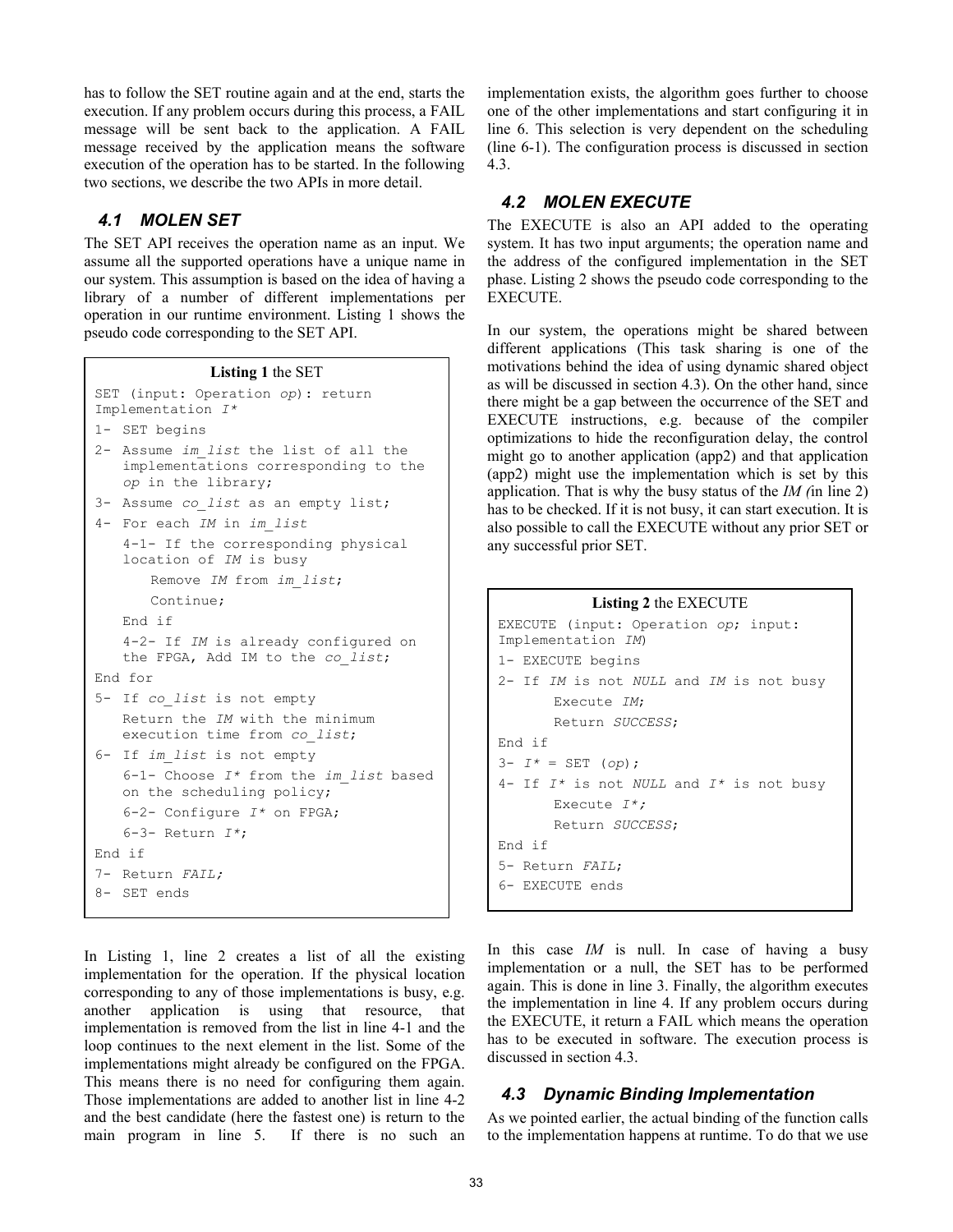the ELF binary format delayed symbol resolution facility and position independent code.

For each operation implementation in the library, there is a software wrapper with two functions, one which performs the low level configuration of the operation (the traditional SET) and one which performs the low level execution of the operation (the traditional EXECUTE). In the runtime SET, when the reconfiguration takes place (line 6-2 in Listing 1). the low level SET from this software wrapper is called. Similarly, in the runtime EXECUTE (lines 2 and 4 in Listing 2) the low level EXECUTE is called. The reason that we can use the traditional SET and execute at this point is that the sharing controls has already been performed by the runtime system and it is safe to call the normal SET and EXECUTE instruction.

As it is mentioned before, this software wrapper is kept in the form of a Dynamic Shared Object (DSO). Given the name of a DSO by the SET (line 6-2 in Listing 1), which is the name of the chosen implementation; the system dynamically loads the object file into the address space of the program and returns a handle to it for future operations. We do this process by using the Linux *dlopen* function. The *dlopen* is called with RTLD\_LAZY mode, which says to perform resolutions only when they're needed. This is done internally by redirecting all requests that are yet to be resolved through the dynamic linker. In this way, the dynamic linker knows at request time when a new reference is occurring, and resolution occurs normally. Subsequent calls do not require a repeat of the resolution. To find the address of each function in the DSO, we use Linux *dlsym* facility. The *dlsym* takes the name of the function and returns a pointer containing the resolved address of the function.

In the traditional SET (line 6-2 in Listing 1), all the required parameters needed by the FPGA have to be transferred to MOLEN XREGS. Then, it starts configuring the FPGA. At the time of traditional EXECUTE (lines 2 and 4 in Listing 2); using the *dlsym* the address of the second function is resolved. By this function pointer, we can invoke the required operation.

To simplify the creation of DSO files to be added to the runtime library, (especially for third-party modules) a support tool is proposed. The idea is simple: It shows a template of the wrapper and the program developer has to add a few lines of code to it. Besides, the program developer has to explicitly write the parameters transfers instruction in the pre defined template (moving the parameters to XREGs). Then, the tool compiles the code for Position Independent Code (PIC) and converts it to a DSO. Furthermore, the tool provides a very simple interface to gather the metadata required by the runtime scheduler such as the configuration latency, execution time, memory bandwidth requirements, power consumption, physical location on the reconfigurable fabric, etc and stores them in an appropriate format.

### **5 Evaluation**

When evaluating our proposed mechanism, two aspects are important: what is the overall performance improvement through acceleration which can be achieved and what the overhead of invoking it is.

**Overhead:** The execution time overhead imposed by dynamic linking (DSO loading) occurs on two places: at run and load-time. At runtime, each reference to an externally defined symbol must be indirected through the Global Object Table (GOT). The GOT contains the absolute addresses of all the static data referenced in the program. At load-time, the running program must copy the loaded code and then link it to the program. In most cases, the only runtime overhead of dynamic code is the need to access imported symbols through the GOT. Each access requires only one additional instruction. The load time overhead is the time spent to load the object file. For a null function call in our system, the load time is about 0.75 milliseconds. For a typical wrapper function, the load time increases to about 2 milliseconds. We should mention that the increase in the input parameters' size might increase the size of the wrapper function since each parameter needs a separate instruction to be transferred to the MOLEN XREGs.

**Speedup**: In order to show the overall performance of the system, we performed a series of experiments. To show only the overhead imposed by the SET and EXECUTE APIs, we have implemented a scheduling algorithm in which we pick the fastest implementation and execute it, on condition of course that the FPGA is available. The experiment workload is obtained from an interactive multimedia internet based testing application [12]. The workload's kernels are listed in Table 1.

The last column in Table 1, shows the operation total execution time when it is executed only once. This means the execution time is the sum of the software wrapper load delay plus the reconfiguration delay plus the HW execution time. As shown in Table 1, the software wrapper delay over the total execution time varies between 5 to 20 percent for different kernels.

However in general, when a kernel is loaded (incurring one wrapper and reconfiguration delay), it executes more than once which means the overhead decreases as the number of executions increases. To show such a reduction in execution time, we evaluate the overall execution time in the following. The first column is the software only execution time (no FPGA) which is mentioned just as a point of reference.

To show overall system performance, we used 5 different workloads from interactive multimedia internet based test; the workload varies based on the number of test taken and the number of kernels which is used in each test. We have workloads for 12 applicants (821 kernels), 24 applicants (1534 kernels), 36 applicants (2586 kernels), 48 applicants (3032 kernels) and 60 applicants (4164 kernels). It should be